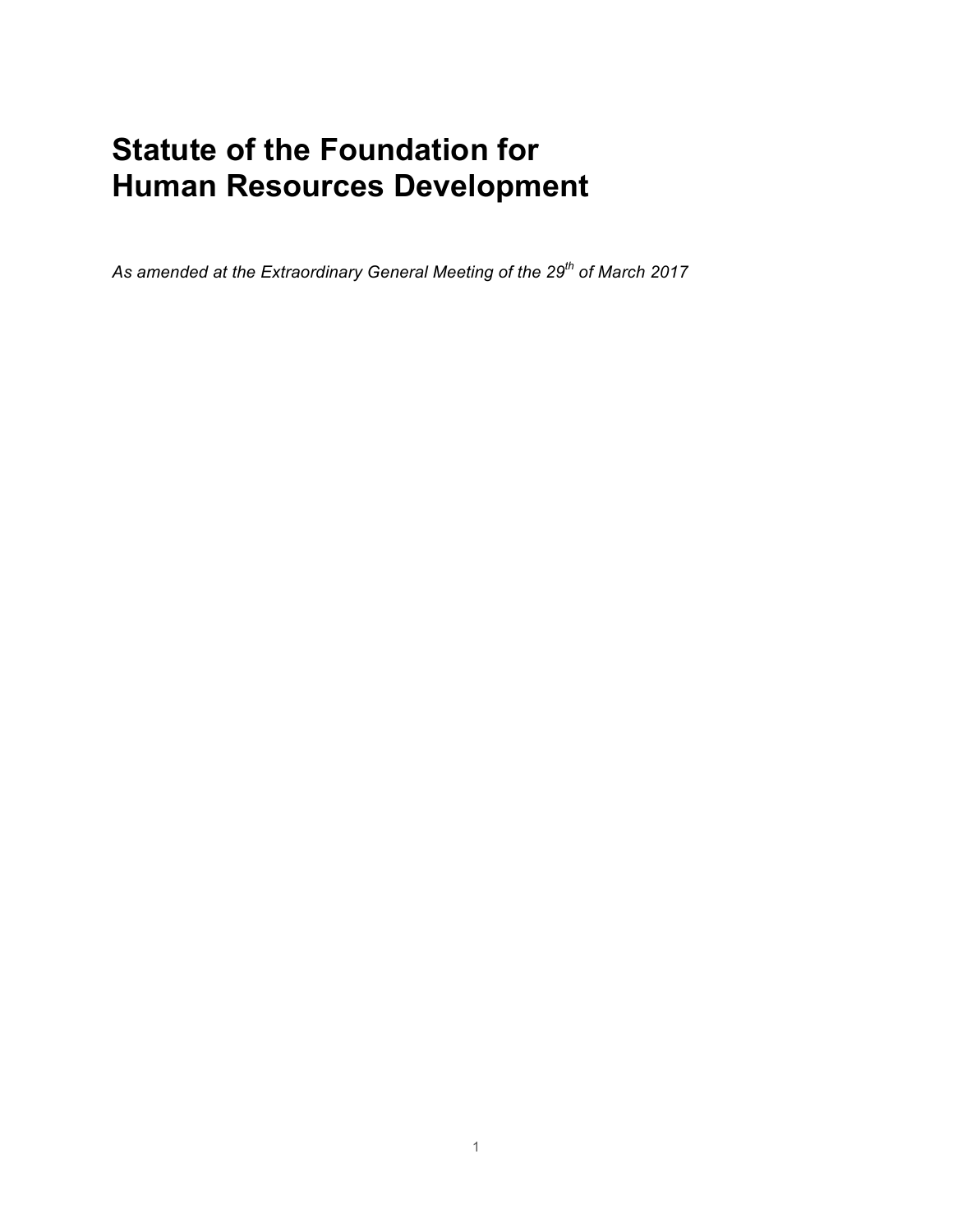# **1. NAME**

The Foundation shall be known as the Foundation for Human Resources Development, alias FHRD.

# **2. ADDRESS**

The address of the Foundation shall be; No 5, Clock Tower Building, The Point, Sliema, TP01 Malta

or such other address as the Board of the Foundation may from time to time determine.

# **3. THE ORGANISATION**

The Foundation is a nonprofit, non-governmental, voluntary organization. It has an autonomous corporate body with a distinct legal personality and subject to the provisions of this Statute, be capable of entering into contracts, of acquiring, holding and disposing of property movable and immovable by any title; of suing or of being sued; of using its proper seal; and of doing all such things and entering into such obligations and transactions as are incidental and / or conductive to its proper functions.

# **4. MISSION**

Our mission at FHRD is to:

- 1. Promote the Human Resources Profession.
- 2. Promote the best Human Resources practices.
- 3. Create a point of reference for HR Practitioners and Practitioners.
- 4. Promote research based human resources policies and practices.
- 5. Facilitate networking and provide high quality specialist service provision.
- 6. To be a catalyst for change in the domain of people management
- 7. Facilitate the improvement in Employer-Employee relationship.
- 8. Provide training programmes to develop HR Practitioners and enhance employee skills
- 9. Advocate lifelong learning at the place of work and beyond.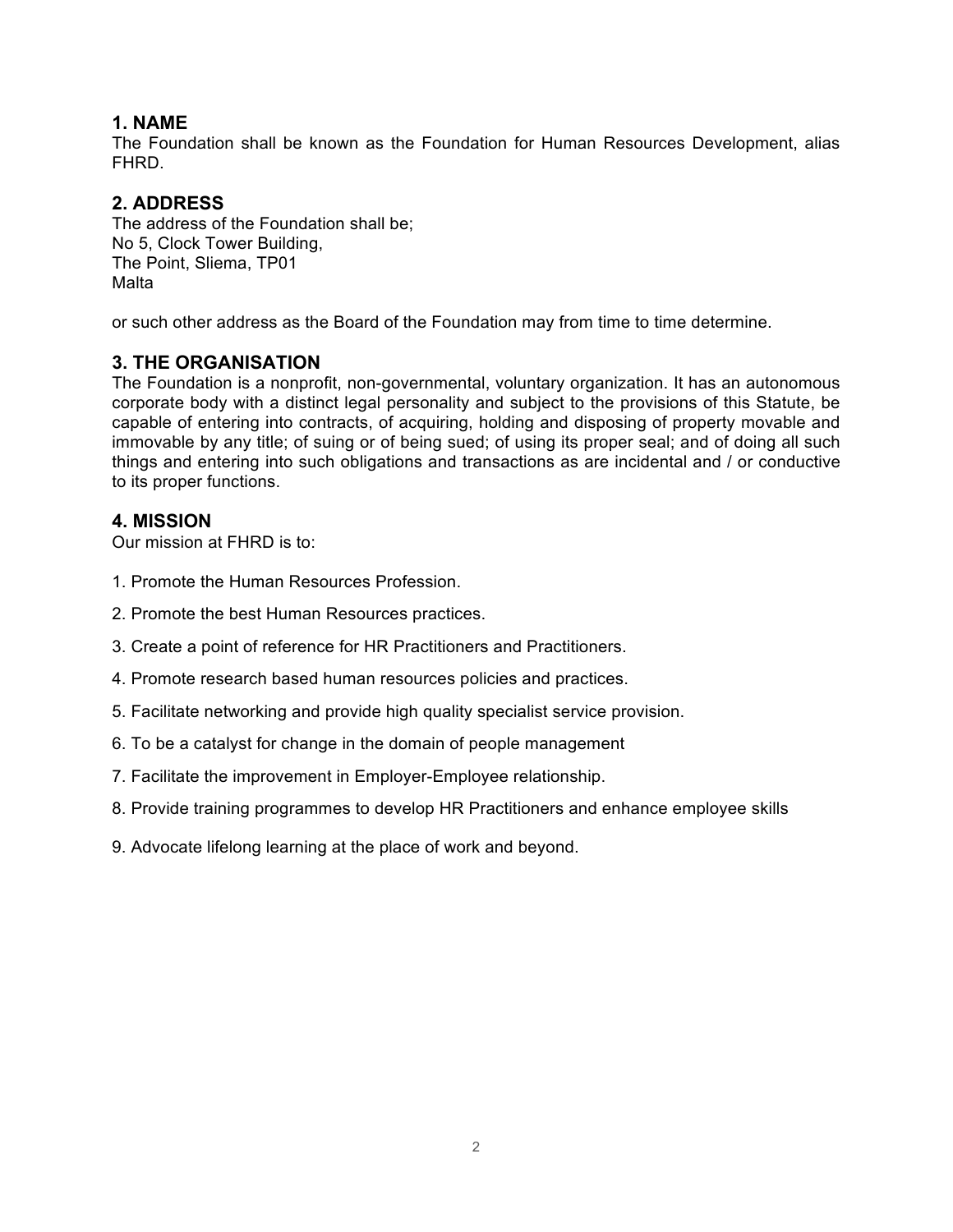## **5. VISION**

It is our vision that the Nation's workforce is served with the best standards and practices of human resources management; in order to operate at its full potential through rewarding and fulfilling productive activity, in collaboration with others, while generating the best return on investment and prosperity to the country.

## **6. THE FOUNDATION SHALL HAVE THE POWER TO:**

a) Accept and receive funds or other property, movable or immovable from government, international organisations, foundations, commercial entities, individuals or any other source, whether *inter vivos* or *causa mortis* and to invest the same in the Maltese Islands or elsewhere in its best interests;

b) Enter into any agreement whatsoever with any person and/or any other entity in the exercise of its functions and in the attainment of its objectives;

c) On its own, or with others, set up other entities in furtherance of its aims and objectives;

d) Provide assistance in any form, services, personnel and other support to any public and private entities;

e) Do all acts and things incidental or conducive to the attainment and furtherance of its objectives;

f) Borrow or raise money in such a manner as the Foundation shall deem fit and to secure payment of money so borrowed or raised by hypothecation, charge or lien upon the whole or any part of the Foundation's property or assets.

g) To carry out a trading activity in order to raise funds to achieve its purposes, it shall establish an appropriate legal entity and the administrators of the voluntary organisation shall ensure that such activity shall not burden the human and financial resources of such organisation beyond its means.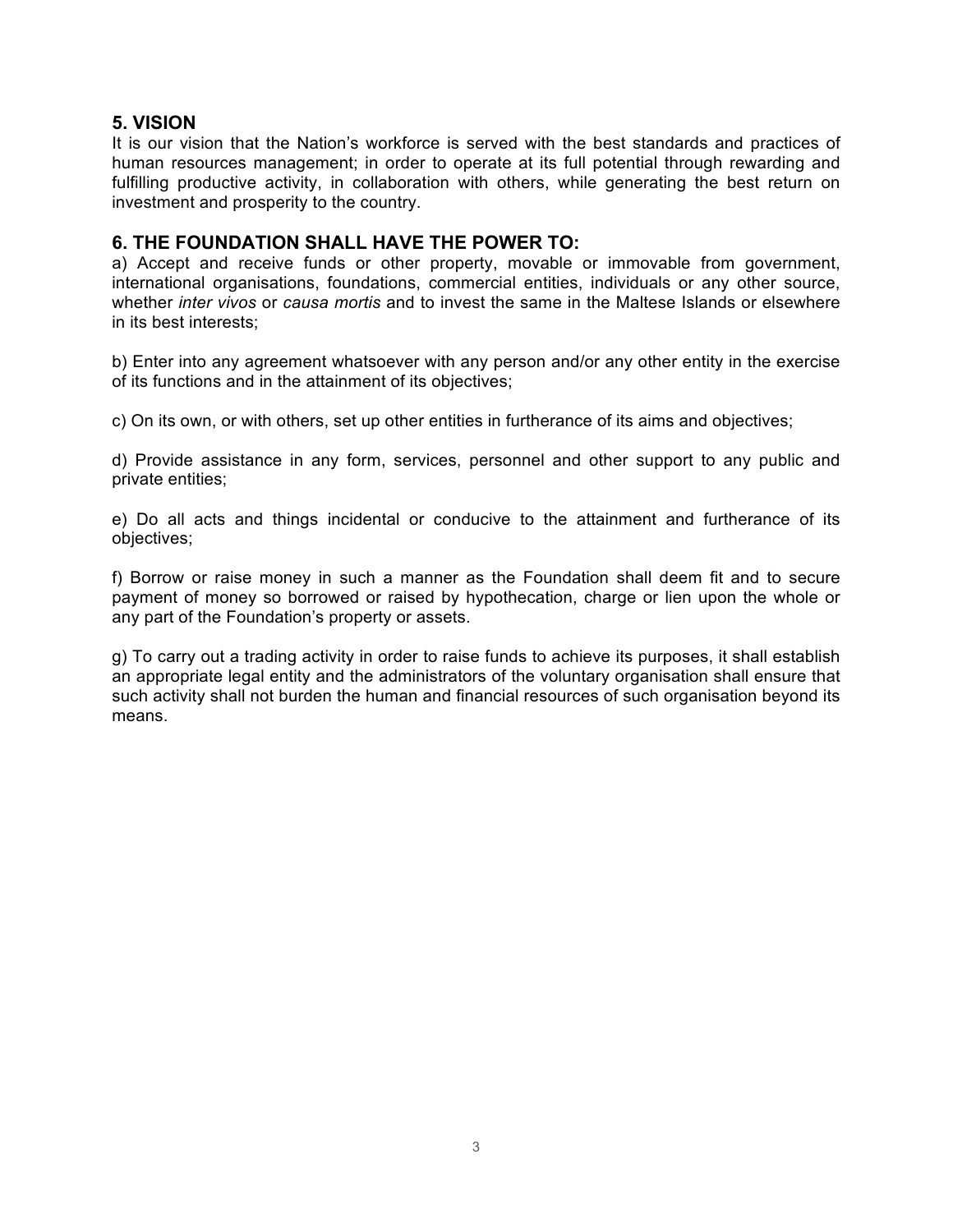## **7. MEMBERSHIP**

a) Membership to the Foundation shall be open to all those bodies and **/** or persons who can contribute towards the furtherance and/or implementation of the aims of the Foundation.

b) A potential candidate for membership to the Foundation shall submit an application to FHRD who shall reserve the right to accept or refuse any such application as it deems fit. The candidate must have been a paid FHRD member for a minimum of two years.

c) Categories of membership shall be determined from time to time by the Board.

- d) The Members shall have the right to
- participate in all the activities of the Foundation
- attend and vote in the General Meetings
- nominate members to the Board
- be eligible to stand for the election on the Board in terms of Rule 7 of this Statute

e) The Board, may from time to time, modify and revise membership fees.

f) The Board may for justified reasons and after giving due notice, remove a member from its membership register.

g) Payment of annual membership fees falls due on 1st. January of every year. The latest it may be paid is on 30th. June of the same year. After this date the member is not entitled to any benefits offered by FHRD.

h) A member may be entitled to vote in the general meeting only if the membership fee is paid up to the end of the year prior to the general meeting.

i) A member is free to resign from FHRD at any time, provided that this is done by means of a direct communication addressed to the Board Secretary. Any resignation which is received during the year will not exempt the member from paying the membership fee for the year the resignation is tendered.

j) Every new member must abide by the FHRD Code of Practitioner Conduct.

#### **8. FHRD BOARD COMPOSITION, NOMINATION, REMOVAL AND VOTING RIGHTS**

All elected members to the board shall be paid FHRD members for a minimum of two years and their membership shall not cease upon their appointment as Board members. They shall all have voting rights

The Foundation shall be governed by a Board that shall be composed as follows:

(a) Seven members elected at a General Meeting for members, from amongst members as referred to Rule 7 of this statute.

(b) Up to a maximum of three members nominated by the responsible Government Minister without the right to vote. These members representing the Public Sector need to work exclusively on a full-time basis for the government with no private/commercial interests, and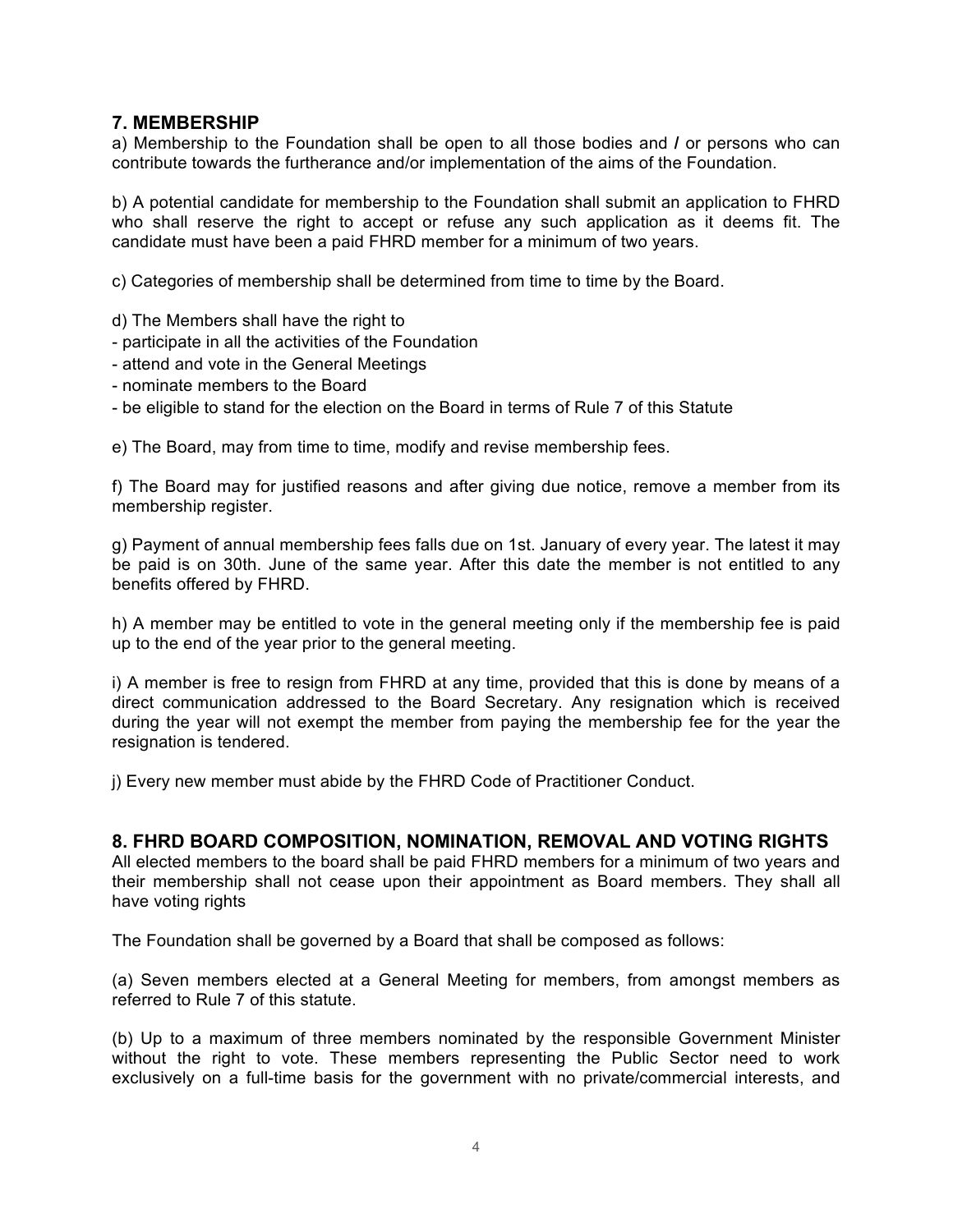preferably have HR related experience. They also need to be approved by the elected board members.

(c) The board may co-opt other members to form part of the board as deemed fit. The co-opted members shall have the right to attend meetings of the Board but shall not be considered as members of the Board for the purpose of meeting quorum and shall not have the right to vote or to occupy any post within the Board.

(d) The members of the Board shall designate from among themselves a President of the Foundation who shall convene and preside over meetings of the Board. There shall also be a Vice –President who in the absence of the President shall have the authority and power of the President. Both the President and the Vice President shall be elected by a simple majority from all voting board members.

(e) The President, the Vice-President and the elected members of the Board shall hold office for a period of two years and can be reappointed through re-election on the expiration of their term of office.

(f) The Board shall have in attendance and participation, but without voting powers the;

(i) CEO. (ii) Secretary General

(g) The quorum of Board meetings is not less than 4 elected members.

(h) Except as otherwise provided in the Statute, decisions of the Board shall be taken by a simple majority. In the case of a tie, the President will have the casting vote.

(i) Each member of the board, whether elected or appointed, must ensure that during his or her tenure does not have any conflict of interest. Should a potential conflict of interest arise, the board will give a decision. The elected board member who has a potential conflict of interest, he or she will not be able to vote on this particular decision. The board's decision is final.

(j) The elected member should be an HR practitioner who has relevant work experience of management in an HR role within an organisation. The HR practitioner has to have a proven track record in this field of a minimum period of three years'.

# **9. ABSENTEEISM, RESIGNATIONS AND NEW NOMINATIONS**

(a) An elected or non-elected board member who fails to physically attend Board meetings without a valid and acceptable reason for a consecutive period of three meetings will automatically cease to stay on as an FHRD Board member and his/her post will be filled in by an unelected member who got the highest votes in the last General Meeting or co-opted or nominated in the case of unelected members. This applies also in the case of an elected member who resign.

(b) If an elected member resigns or if the office of a member of the FHRD Board becomes vacant, this post will be filled by an unelected member who got the highest votes in the last General Meeting or co-opted or nominated in the case of unelected members.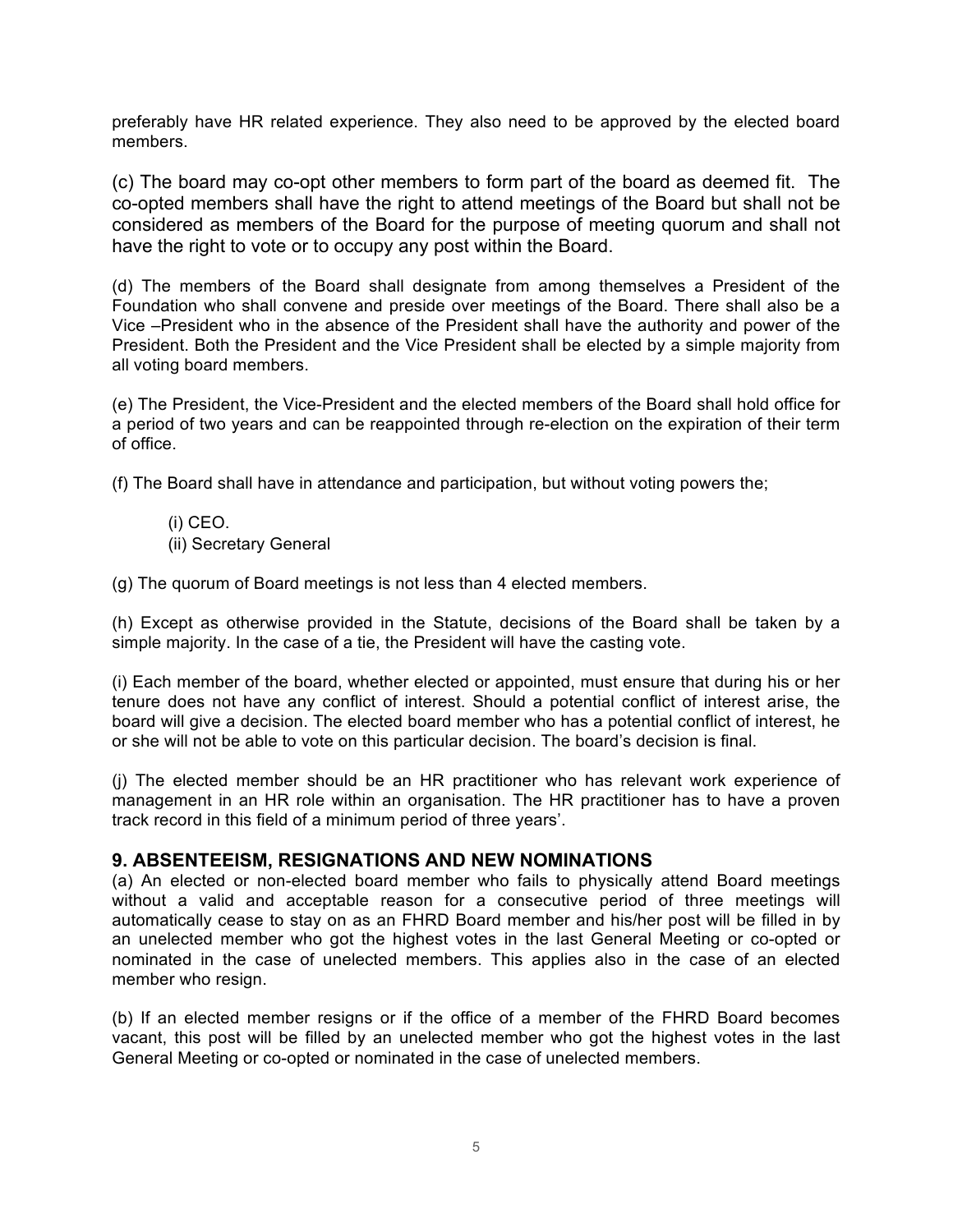c) Should there not be any replacements, the position will remain vacant until the next General Meeting.

## **10 POWER OF THE BOARD**

The Board shall determine the general Policy of the Foundation and shall have the right to approve or otherwise the FHRD Business Plan and extraordinary expenditures, advise, regulate and monitor the activities, organisation, financial administration of the property, moveable and immovable, bestowed upon or otherwise acquired by the Foundation. From time to time, the FHRD Board shall be requested to decide on extraordinary matters

## **11. EXECUTIVE POWERS OF THE CEO**

The CEO of the Foundation shall be responsible for the daily routine of activities, organisation, financial administration of the property, movable and immovable, bestowed upon or otherwise acquired by the Foundation. S/he will inform the Board on regular basis of the progress of activities undertaken. The CEO reports to the President of the Board on day to day issues.

#### **12. ROLE OF THE SECRETARY GENERAL**

The role of Secretary General shall be responsible for taking the minutes and setting the board meetings. The role includes also liaising with the CEO. The Secretary General is also responsible for organising the General Meetings and other matters that might be assigned ad hoc by the President.

#### **13. BOARD MEETINGS**

The first meeting of the Board of the Foundation shall be convened by the Secretary General not later than one month from the date of the General Meeting for members. Thereafter, the Board shall meet at least once every two months. The quorum during Board Meeting shall be of four voting members.

#### **13 GENERAL MEETINGS FOR MEMBERS**

a) A General Meeting for Members of the Foundation shall be convened at least every two (2) calendar years from the date of the last General Meeting.

b) Notice of the General Meeting shall be communicated by the President and or the Board Secretary of the Foundation to all eligible members at least fifteen working days prior to the appointed day of the Meeting. Nominations for election to board members should reach the Board Secretary at least seven working days before the appointed date of the General Meeting.

c) During the General Meeting the administrative and financial reports of the Foundation will be presented. The accounts for the periods ending December, previous to the General Meeting shall also be presented. The meeting shall elect a new board in terms of clause 8 above.

d) The quorum at a General Meeting shall not be less than 30% of the Members of the Foundation. If there is no quorum after the lapse of thirty (30) minutes from the appointed time of the General Meeting, the President shall proceed with the business of the meeting.

#### **14. EXTRA-ORDINARY GENERAL MEETING**

a) Notice of an Extraordinary Meeting shall be served in writing by the President and/or the Secretary General of the Foundation to all eligible members at least fifteen clear days prior to the appointed day of the Meeting.